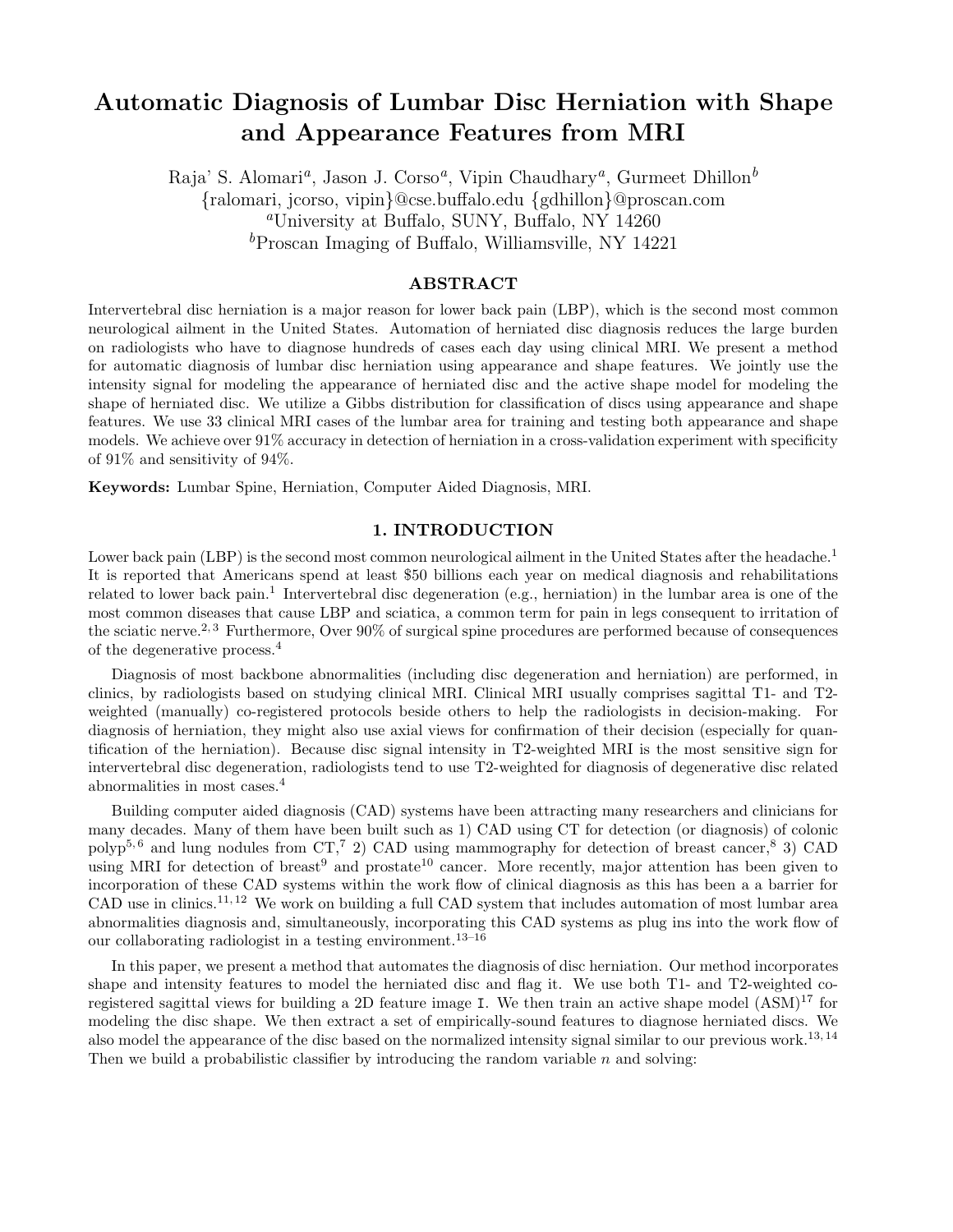$$
n^* = \arg\max_n P(n|\mathbf{S}, \mathbf{A})\tag{1}
$$

where n is a binary random variable stating whether it is a herniated or a normal disc,  $S$  represents the shape features extracted from the lumbar disc ASM, and A represents the appearance features.

The remainder of this paper is organized as follows: Background and related work is discussed in section 2. Then we provide a description of our dataset in section 3. We then present our method in section 4, our experimental results in section 5, and conclude in section 6.

#### 2. BACKGROUND AND RELATED WORK

Intervertebral disc herniation is a medical condition affecting the spine in which a tear in the outer ring, annulus fibrosus, allows the inner soft jelly-like substance, nucleus pulposus, to bulge out. Fig. 2 shows an axial view model for the anatomy of the disc and a description of the herniation.<sup>18</sup> In MRI data, herniation can be detected in the sagittal view and it typically appears as shown in Fig. 1.



Figure 2. Herniated disc model<sup>18</sup>

Many researchers have proposed methods for the diagnosis of certain vertebral column abnormalities. Bounds et al.,<sup>19</sup> utilized a neural network for diagnosis of back pain and sciatica. Sciatica might be caused by lumbar disc herniation as well as many other reasons. They have three groups of doctors to perform diagnosis as their validation mechanism. They achieved better accuracy than the doctors in the diagnosis. However, the lack of data prohibited them from full validation of their system. Similarly, Vaughn<sup>20</sup> conducted a research study on using neural network for assisting orthopedic surgeons in the diagnosis of lower back pain. They classified LBP into three broad clinical categories. They used 25 features to train the Neural Network (NN) including symptoms clinical assessment results. The NN achieved 99% of training accuracy and 78.5% of testing accuracy. This clearly shows training data overfitting.

Tsai et al.<sup>21</sup> used geometrical features (shape, size and location) to diagnose herniation from 3D MRI and CT axial (transverse sections) volumes of the discs. In contrast, we do not presume the availability of the full volume axial view as it is not a clinical standard. We also jointly make use of appearance and shape information.'

Roberts et al.<sup>22</sup> used ASM to detect and quantify vertebral fracture from x-ray radiographs for the lumbar and thoracic area (L4 up to T7) using extracted shape and appearance features for performing quantitative fracture classification. Because of differences in vertebrae, they trained a shape model for each of three classes: upper thoracic (T7-T9), lower thoracic (T10-T12), and lumbar (L1-L4). They presented a comparison study between appearance and shape effect on classification in each vertebral group.

In this paper, we diagnose disc herniation from sagittal views which is different from Tsai et al.<sup>21</sup> However, we utilize some features of the shape model that Roberts et al.<sup>22</sup> used in detection and quantification of fractures. Though we build our model on the discs and not on the vertebrae. Finally, our data is clinical MRI and not x-rays.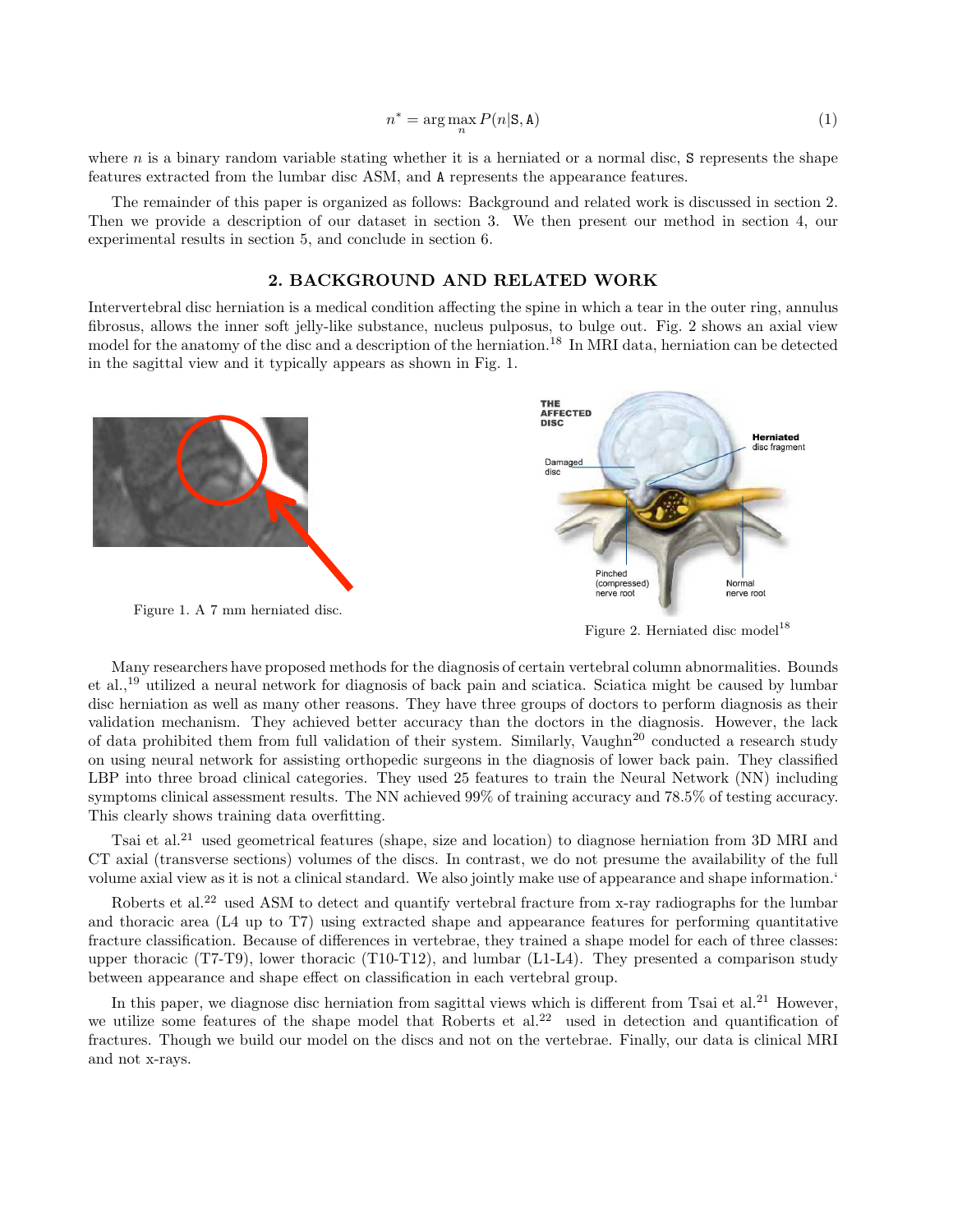## 3. DATASET AND PREPARATION

We use a clinical dataset where herniation is the major abnormality obtained by our collaborating clinical research group. For this paper, we use thirty three cases where each case contains at least one herniated disc in the lumbar area. However, many cases have only one herniated disc and the rest are normal. Each case has two sagittal co-registered MRI protocols: T1- and T2-weighted. This registration is performed manually by the MRI technician as this is the clinical standard.

These cases are acquired by Philips MRI 1.5 Tesla scanners that are used for clinical diagnosis of various vertebral column abnormalities. To reduce the effect of magnetic field inhomogeneities in MRI, radiologists use cerebrospinal fluid  $(CSF)^{23}$  or the spinal signal<sup>24</sup> as a standard reference for disc intensity levels. We normalize the intensity using the spinal signal to avoid related issues of magnetic field inhomogeneities.







(d) Herniated Disc at L4- L5 level.

(a) Normal Disc at L1-L2 level.

(b) Normal Disc at L2-L3 level.

(c) Herniated Disc at L4- L5 level. Figure 3. Variations in normal and herniated disc shapes.

To localize the discs, we use our previous labeling method in Corso et al.,<sup>13</sup> which results in a point inside each of the lumbar discs. Then we obtain a fixed window of size 60x120 pixels centered at the labeling point as shown in Fig. 3. We then manually check that the window size is suitable to enclose the whole disc with a portion from the spine for the whole dataset for training purposes.

## 4. METHOD

Shape is a key player in detection of herniation due to the major shape-change caused by herniation, as shown in Fig. 3(c). On the other hand, intensity signal levels for herniated discs are usually lower than normal discs because when the inner pulposus leaks out (herniates), the water contents of the disc spreads over larger area as shown in Fig. 3(d). However, lower intensity levels of a disc might indicate other abnormalities such as desiccation.<sup>14</sup> Thus, we jointly use both the shape and the appearance features for maximum effectiveness.

#### 4.1 Shape (S)

Sagittal views of lumbar intervertebral discs generally have elliptical shapes as shown in Fig. 3, but the shape varies depending on patient's age, height, normality condition, and many other reasons. The variations in disc shapes affect their size, major and minor diameters as shown in Fig. 3(a) (b). Herniated discs might, sometimes, change the shape of the exterior end of the disc as shown in Fig. 3(c).



Figure 4. Point Distribution of the training data.

However, given the roughly elliptical disc shape, even under herniation, we assume the underlying manifold of variations is roughly linear. We hence use an active shape model<sup>25</sup> for learning the shape variations of the lumbar disc. We use 11 landmark points  $S = \{s_i : i = 1, ..., 11\}$ to represent each shape which includes the disc boundary and the spine portion connected to the disc. Fig. 4 shows the distribution of these points on an illustrative model.

To increase the effectiveness of using the ASM, rather than working with the original T1 and T2 images, we define a range filter, R, to compute a feature image, I:

$$
\mathbf{I} = \mathbf{R}(\mathbf{T}1 + \mathbf{T}2) \tag{2}
$$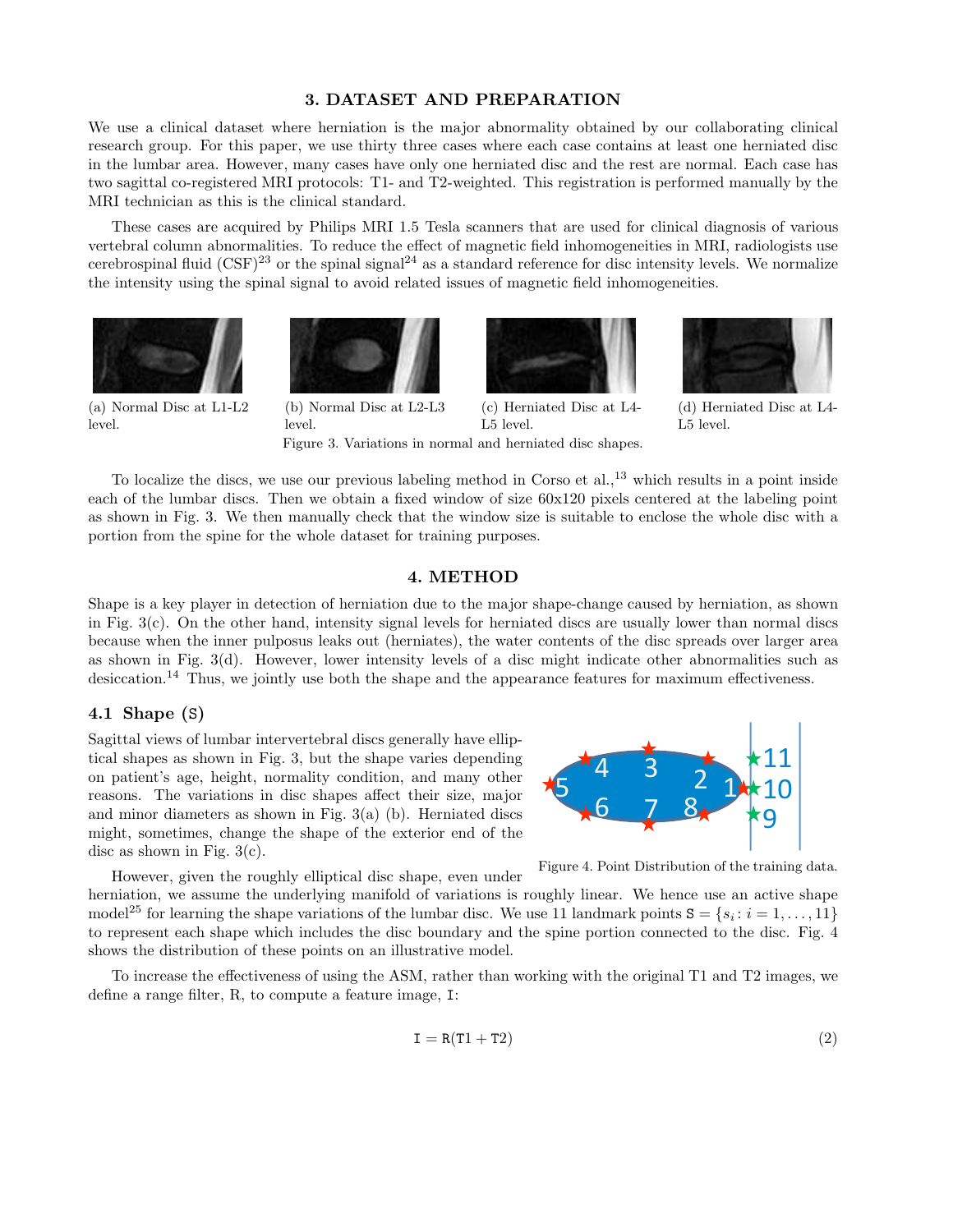where T1 and T2 are the normalized T1- and T2-weighted MRI image for the same case. These two images are physically co-registered during acquisition of MRI. R is the range filter operator where intensity levels in each 3x3 window are replaced by the range value (maximum - minimum) in that window. This operator R has high values in abrupt-change regions and small values in smooth regions which results in a better feature image than the original T2- or T1-weighted as shown in Fig. 5 compared to Fig. 3. For the ASM, this improves both the convergence speed and accuracy to localize the model landmark points during inference.

We prepare the training data for the ASM manually by selecting the set of points on the feature image I as shown in Fig. 5. The ASM learns the distribution of shapes by initially calculating the mean shape  $\bar{x} = \frac{1}{N} \sum_{1}^{N} x$ where N is the size of the training data. Then each disc shape  $x_i$ , where  $i \in \{1, ..., N\}$  and N is the size of the training set, is recursively aligned to the mean shape  $\bar{x}$  using generalized Procrustes analysis to remove translational, rotational, and isotropic scaling from the shape.<sup>17</sup>



(a) Normal Disc at L2-L3 level.



level.

(b) Normal Disc at L5-S (c) Normal Disc at T12- L1 level.



(d) Herniated Disc at L4- L5 level.

Then, we model the remaining variance around the mean shape with principal components analysis (PCA) to extract the eigenvectors of the covariance matrix associated with 98% of the remaining point position variance according to the standard method for deriving the ASM's linear shape representation.<sup>17</sup>

Figure 5. Feature image with shape points distribution.

# 4.2 Appearance (A)

Intensity levels of herniated discs are usually less than normal discs because the nucleus pulposus spreads over a larger area as shown in Fig. 3(d) and thus the signal intensity becomes lower. We model the appearance A of herniated discs based on a pixel neighborhood  $\sigma_{I_d}$  surrounding the disc point d, which is provided during the initial localization step. Herniated disc intensities have a general Gaussian shape with lower mean value  $\mu_I$  than the normal disc intensities distribution.<sup>13, 14</sup> Fig. 6 shows the intensity distribution of a set of normal discs in T2-weighted MRI. We fit a Gaussian model for this distribution as illustrated by next section. We also assume a Gaussian fit for herniated disc intensities due to the insufficient amount of herniated discs to establish a well-defined distribution, though this assumption is supported by our empirical results.

# 300 200 100 0 200 400 **Intensity Levels**

#### 4.3 Classification and Testing

Figure 6. Intensity distribution for normal discs.

Our classifier models both the shape S and the appearance A of the disc. The shape features are extracted from the point distribution of the ASM while the appearance features are extracted from a pixel neighborhood  $\sigma_{I_d}$ surrounding the point  $d$  inside the disc. We capture herniation  $n$  with a Gibbs model:

$$
P(n|S, A) = \frac{1}{Z[n]} \exp^{-[\beta_1 * U_A(A) + \beta_2 * U_S(S)]}
$$
\n(3)

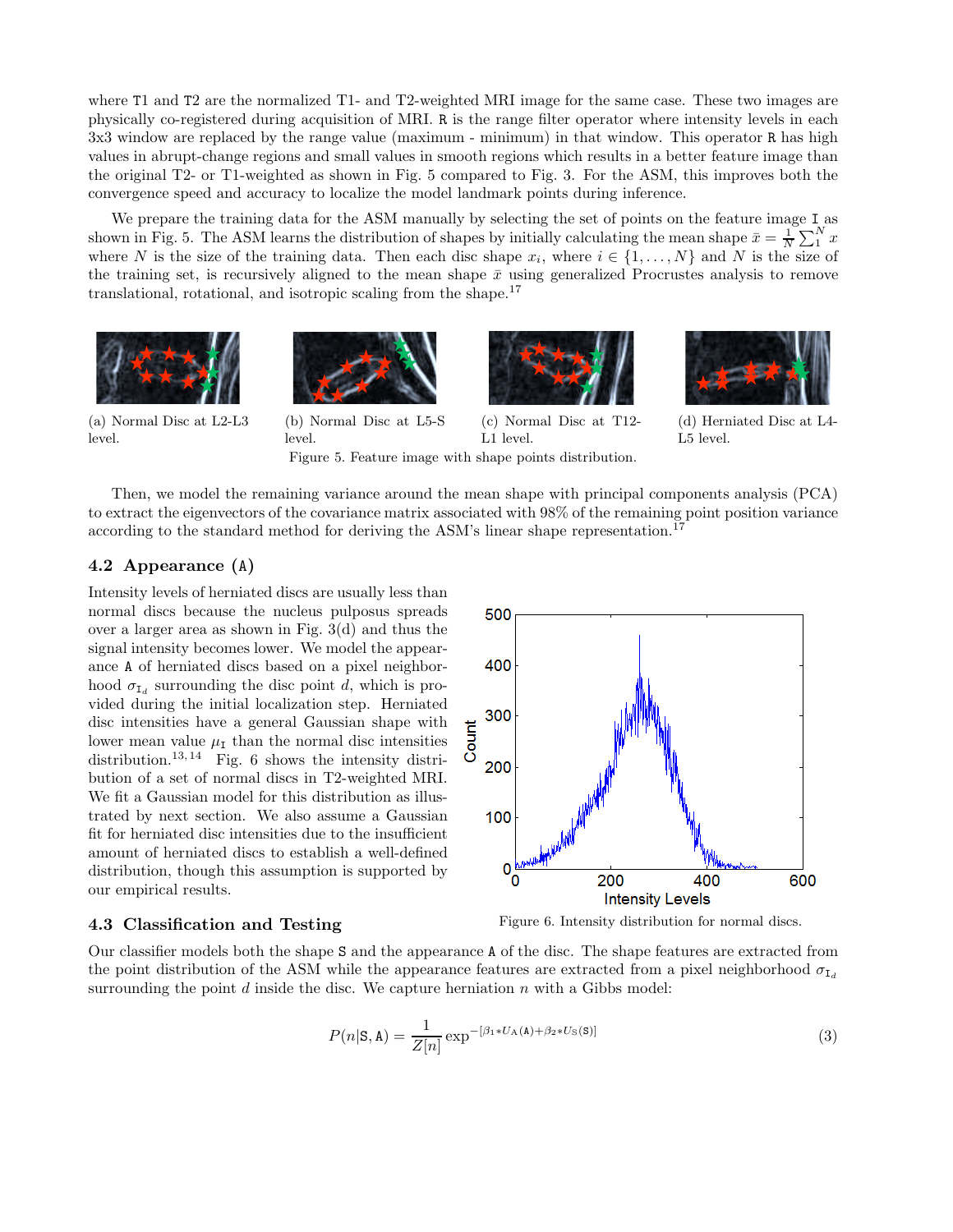where n is a binary random variable for the herniated disc, S represents the shape features defined by the ASM, A represents the appearance features defined by a neighborhood of pixels  $\sigma_{I_d}$  around the point d inside the disc,  $Z[n]$  is the normalization factor of the Gibbs distribution,  $\beta_1$  and  $\beta_2$  are tuning parameters,  $U_A$  and  $U_S$  are the appearance and shape potentials, respectively.

The appearance potential  $U_A$  models the intensity levels of the herniated disc as a Gaussian.<sup>13, 14</sup> We take the negative log and the potential is then given by:

$$
U_{\mathcal{A}}(\mathbf{A};\sigma_{\mathbf{I}_d}) = \frac{\sum_{j \in \sigma_{\mathbf{I}_d}} (\mathbf{I}(j) - \mu_{\mathbf{I}})^2}{2\sigma_{\mathbf{I}}^2}
$$
(4)

where d is the point inside the disc from the labeling operation,  $I(j)$  is the intensity at pixel location j,  $\sigma_d$  is some pixel neighborhood of the location d,  $\mu_I$  is the expected intensity levels of the herniated discs,  $\sigma_I^2$  is the variance of the intensity levels of the herniated discs. Both  $\mu_I$  and  $\sigma_I^2$  are learned from the labeled training data.

On the other hand, the shape potential  $U<sub>S</sub>$  is defined by the shape features resulting from the ASM. Upon examining the shapes of both the herniated and normal discs, we find that the points  $[s_1 - s_8]$  always refer to the shape of the disc while the points  $[s_9 - s_{11}]$  help maintaining the alignment of the disc with the spine. Thus we pick two potentials for defining  $U<sub>S</sub>$  as follows: 1)  $U<sub>S1</sub>$  models the Euclidean distance  $e<sub>1</sub>$  between point 2 (s<sub>2</sub>) and point  $8$  (s<sub>8</sub>) as labeled in Fig. 4. 2)  $U_{S2}$  models the sum  $e_2$  of the major and minor axes of the elliptic disc shape. Both the linear nature of the ASM and the empirical analysis led us to choose Gaussian models for both  $U_{S1}$  and  $U_{S2}$ . Thus, we define the shape potential by:

$$
US(S) = \alpha_1 US1 + \alpha_2 US2
$$
\n
$$
(5)
$$

where  $\alpha_1$  and  $\alpha_2$  are tuning parameters,  $U_{S1}$  and  $U_{S2}$  are the two potentials for modeling  $e_1$  and  $e_2$ , respectively. Thus, we define

$$
U_{\rm S1} = \frac{(e_1 - \mu_{e_1})^2}{2\sigma_{e_1}^2} \tag{6}
$$

where  $e_1 = |\mathbf{s}_2 - \mathbf{s}_8|_2$  where  $\mathbf{s}_2$  and  $\mathbf{s}_8$  are the location coordinates of points 2 and 8 as shown in Fig. 4,  $\mu_{e_1}$  is the expected Euclidean distance between the points  $s_2$  and  $s_8$ , and  $\sigma_{e_1}^2$  is the variance of the Euclidean distances between the points  $s_2$  and  $s_8$ . We learn both  $\mu_{e_1}$  and  $\sigma_{e_1}^2$  from the training data.

$$
U_{\text{S2}} = \frac{\left(e_2 - \mu_{e_2}\right)^2}{2\sigma_{e_2}^2} \tag{7}
$$

where  $e_2 = |\mathbf{s}_1 - \mathbf{s}_5|_2 + |\mathbf{s}_3 - \mathbf{s}_7|_2$  where  $\mathbf{s}_1$ ,  $\mathbf{s}_3$ ,  $\mathbf{s}_5$ , and  $\mathbf{s}_7$  are the location coordinates of points 1, 3, 5, and 7, respectively, as shown in Fig. 4,  $\mu_{e_2}$  is the expected sum of the major and minor axes of the disc,  $\sigma_{e_1}^2$  is the variance of the sums of the major and minor axes of the disc. We learn both  $\mu_{e_2}$  and  $\sigma_{e_2}^2$  from the training data.

#### 5. EXPERIMENTAL RESULTS

We validate our proposed model with 33 clinical MRI cases. Each case contains two co-registered volumes: T1- and T2-weighted. For training our model and learn the parameters, we pick the slide where the herniation is present. We then annotate the ground truth by marking the herniated discs. We based this annotation on actual clinical reports from our collaborating radiologist. We consider these reports as our gold standard. We emphasize that inter-observer errors exist in lumbar diagnosis similar to most diagnosis tasks from various imaging modalities. However, MRI shows high inter-observer reliability compared to plain x-ray radiographs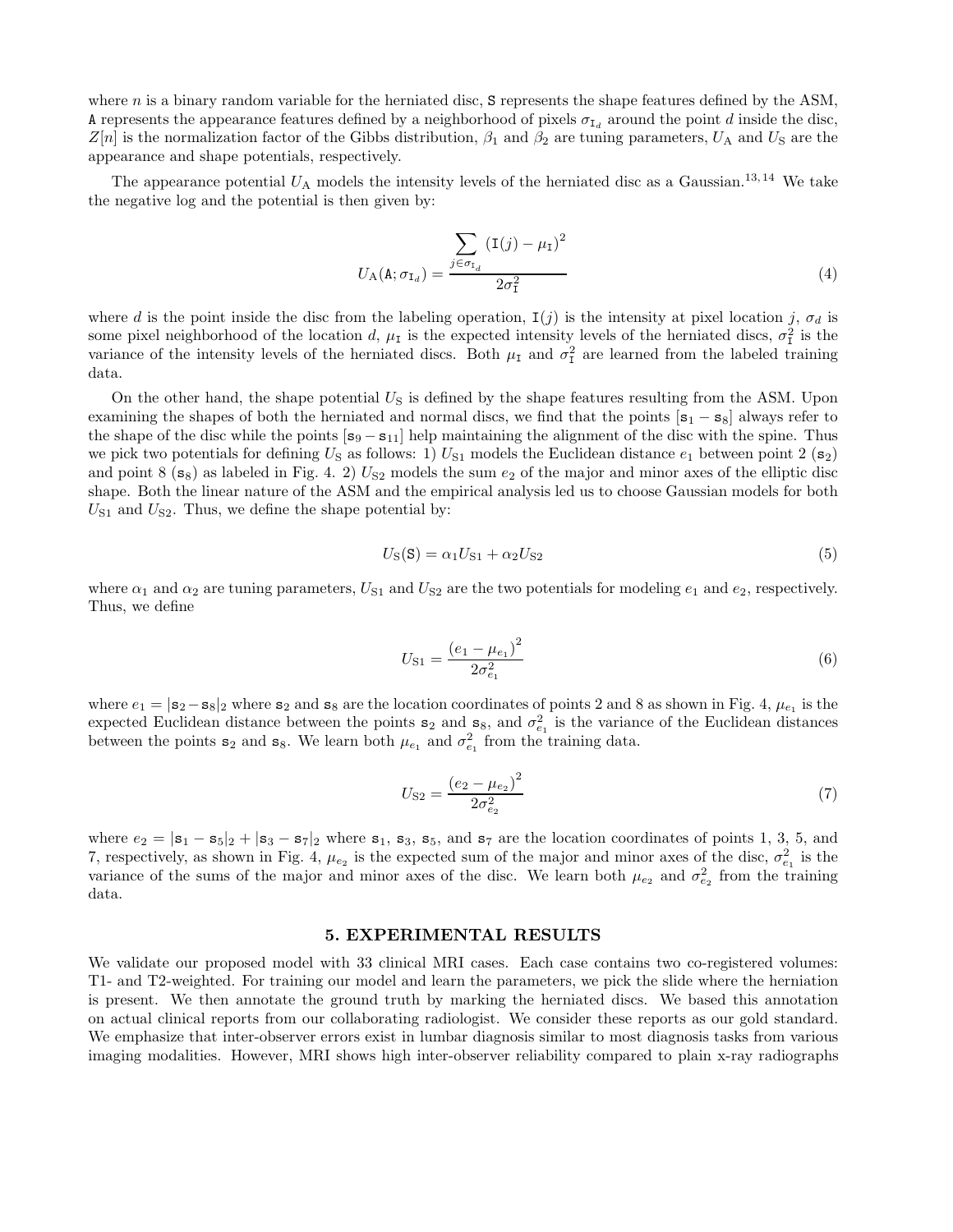| Set            | E6    | E5   | E4   | E3   | E2   | E1   | Accuracy |
|----------------|-------|------|------|------|------|------|----------|
| 1              | 11    | 12   | 10   | 13   | 13   | 13   | 92.3%    |
| $\overline{2}$ | 11    | 13   | 13   | 11   | 12   | 10   | 89.7%    |
| 3              | 13    | 12   | 11   | 12   | 13   | 13   | 94.9%    |
| $\overline{4}$ | 10    | 13   | 13   | 10   | 13   | 11   | 89.7%    |
| 5              | 12    | 12   | 13   | 13   | 12   | 9    | 91.0%    |
| 6              | 12    | 10   | 13   | 11   | 11   | 13   | 89.7%    |
| 7              | 13    | 11   | 12   | 11   | 13   | 12   | 92.3%    |
| 8              | 12    | 9    | 13   | 13   | 13   | 13   | $93.6\%$ |
| 9              | 13    | 11   | 12   | 13   | 10   | 13   | 92.3%    |
| 10             | 10    | 13   | 11   | 13   | 13   | 11   | 91.0%    |
| %              | 90.0  | 89.2 | 93.1 | 92.3 | 94.6 | 90.8 |          |
|                | 91.7% |      |      |      |      |      |          |

Table 1. Table shows the results of the cross validation experiment with an average detection accuracy of 91.7%.

in lumbar area diagnosis, which indicates higher agreement between radiologists when diagnosing MRI than x-rays radiographs. For example, Mulconrey et al.<sup>26</sup> showed that abnormality detection for degenerative disc and spondylolisthesis with MRI has  $\kappa = 0.773$  and  $\kappa = 0.728$ , respectively, which is considered high in showing inter-observer reliability where this reliability is considered perfect when  $0.8 \leq \kappa \leq 1$ .

We perform a cross-validation experiment using the 33 cases to train and test our proposed method. In each round, we separate 13 cases and train on the remaining 20 cases. We perform 10 rounds and each time the cases are selected randomly. We define:

$$
Accuracy_i = (1 - \frac{1}{K} \sum_{j=1}^{K} |g_{ij} - n_{ij}|) * 100\%
$$
\n(8)

where  $Accuracy_i$  represents the classification accuracy (herniated disc detection) at the lumbar disc level i where  $1 \leq i \leq 6$ , K is the testing set size in each round (13 cases),  $g_{ij}$  is the ground truth binary assignment for disc i in case j, and  $n_{ij}$  is the resulting binary assignment for disc i from the inference on our model. The binary variables  $q_i$  and  $n_i$  are assigned the binary values such that they are 0 if i is a normal disc and 1 if it is a herniated disc.

Table 1 shows the classification results from the cross validation experiment. We achieve an average of over 91% accuracy on classification of discs as herniated or normal. The table also shows the accuracy at each lumbar level (column) in each cross validation round (row).

The lower two levels (E5: L4-L5) and (E6: L5-S) have the most variability in the lumbar area which misleads the ASM and thus the error increases. However, the method is able to classify them with 90% accuracy which is promising. The top level (E1: T12-L1) disc is usually small compared to the rest of the lumbar discs which produces similar shape feature values for herniated collapsed discs. We may avoid this by having a separate model for this disc as its shape is different. However, the method achieves over 90% accuracy which is promising as well. The middle levels (E2: L1-L2), (E3: L2-L3), and (E4: L3-L4) achieve higher classification accuracy as the discs are stable in these levels.

Table 2. Calculation of specificity (91%) of and sensitivity (94%).

|      |           | Gold standard |         |  |  |
|------|-----------|---------------|---------|--|--|
|      |           | herniated     | normal  |  |  |
| sult | herniated | 185 (TP)      | 54 (FP) |  |  |
|      | normal    | 11 (FN)       | 530(TN) |  |  |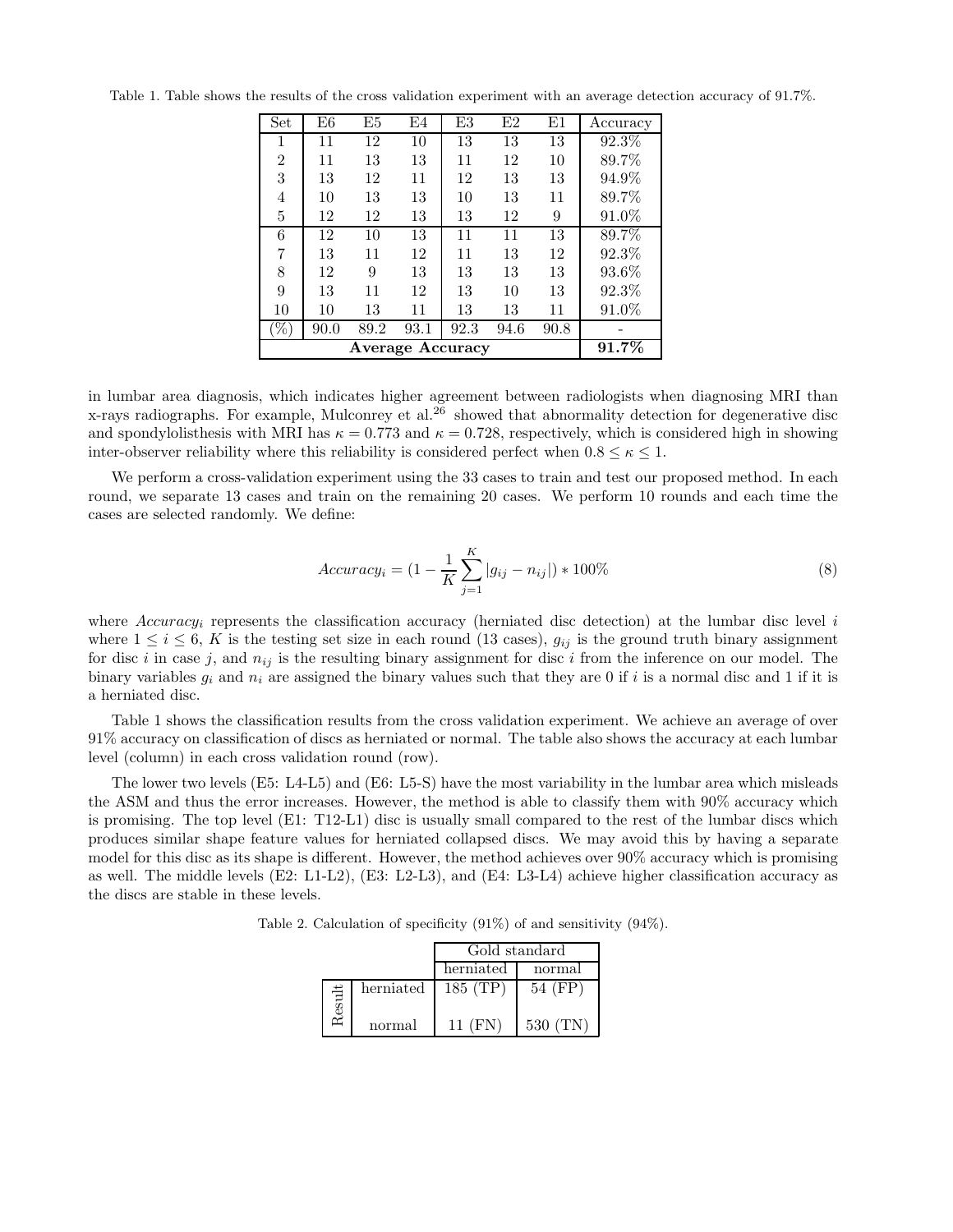

Figure 7. (a) Level L4-L5 is herniated. All discs are correclty classified. (b) False positive at level T12-L1.

In this dataset, there are 44 herniated discs and the remaining 154 are normal. On average, we notice that clinical cases contain one or two herniated discs, very rare cases we find more. In table 1, each row represents a test on 13 cases (13 x  $6 = 78$  discs) which gives a total of 780 discs. Among these 780 discs, we count 196 herniated discs. The total misclassified discs, from the table is, 65. There are 11 misclassified herniated discs and the remaining 54 misclassified discs are normal. This indicates that our specificity is around 91% while our sensitivity is around 94%. Table 2 shows the counts of false positives (FP), true positives (TP), false negatives (FN), and true negatives (TN) where:

$$
Specificity = \frac{TN}{TN + FP}
$$
\n<sup>(9)</sup>

$$
Sensitivity = \frac{TP}{TP + FN}
$$
\n<sup>(10)</sup>

Fig. 7(a) shows an example of a correctly classified case while Fig. 7(b) shows a case with a false positive disc at the top level (T12-L1). In the later case, the disc is very narrow compared to other discs which causes the shape features to mis-classify it as herniated similar to the herniated disc at level (L4-L5) in Fig. 7(a). Most discs at this level are smaller than the rest of the lumbar discs which makes them appear as if the discs collapsed as a result of hernation.

#### 6. CONCLUSION

We proposed a probabilistic model for automatic herniation detection that incorporates appearance and shape features of the lumbar intervertebral discs. We presented an application for the use of ASM to extract suitable features for herniation shape detection. We validated our model using 33 abnormal clinical MRI cases. Each case contains at least one herniated disc. We consider the clinical report of the radiologist as our gold standard for herniation condition of each disc. We perform a cross-validation experiment on the 33 cases by leaving 13 cases for testing each round. The overall herniation detection accuracy is around 90%. We also reported specificity of  $91\%$  and sensitivity of  $94\%$ .

# 7. ACKNOWLEDGEMENT

This work was supported in part by the New York State Foundation for Science, Technology and Innovation (NYSTAR).